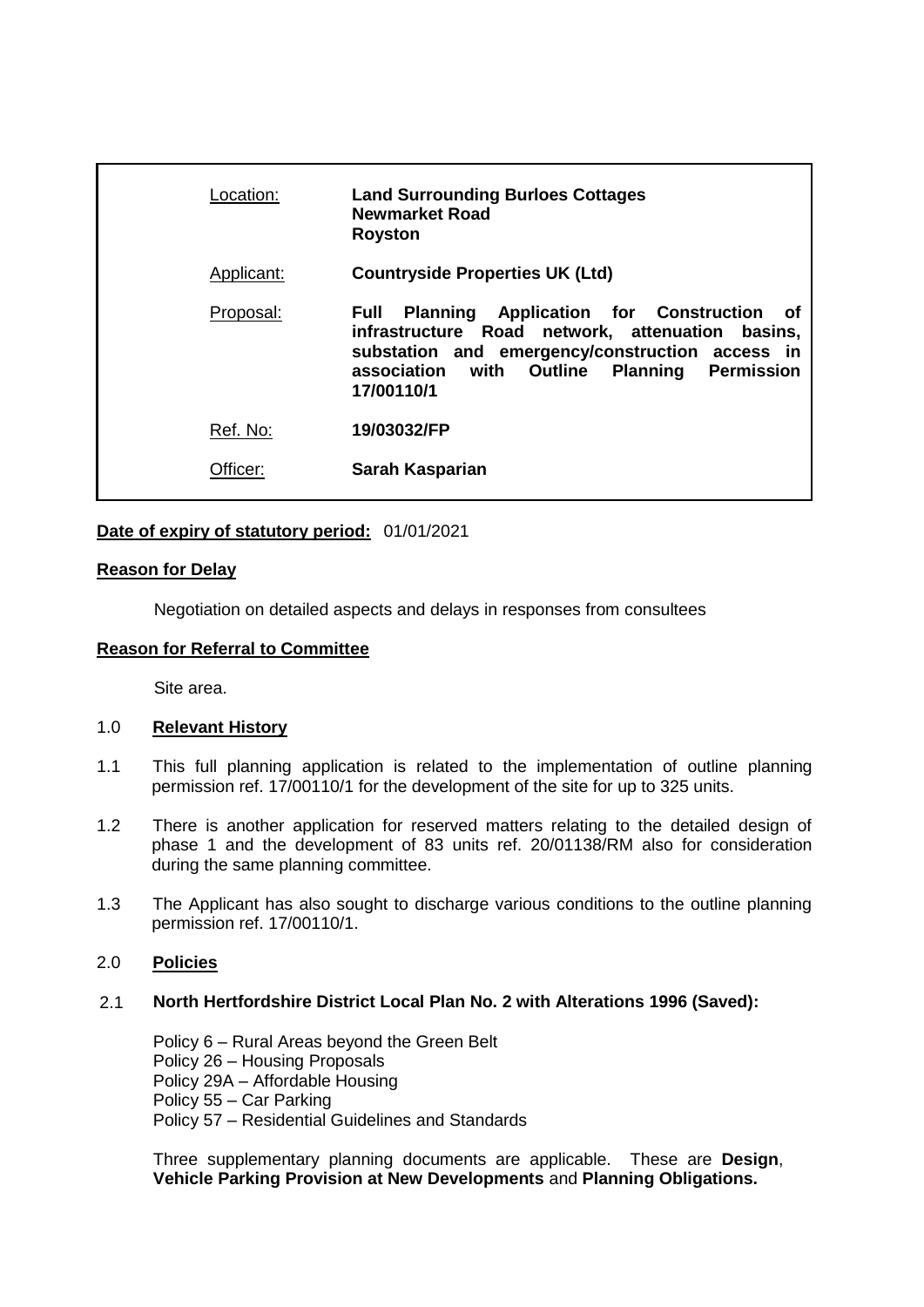## 2.2 **North Hertfordshire District Local Plan 2011-2031 Emerging Local Plan and Proposals Map:**

Policy SP1 Sustainable Development in North Hertfordshire Policy SP2 Settlement Hierarchy Policy SP5 Countryside and Green Belt Policy SP7 Infrastructure Requirements and Developer Contributions Policy SP8 Housing Policy SP9 Design and Sustainability Policy SP10 Healthy Communities Policy SP11 Natural Resources and Sustainability Policy SP12 Green Infrastructure, Biodiversity and Landscape Policy T1 Assessment of Transport Matters Policy T2 Parking Policy D4 Air Quality Policy NE1 Landscape Policy NE7 Reducing Flood Risk Policy NE8 Sustainable Drainage Systems Policy NE9 Water Quality and Environment Policy NE10 Water Framework Directive and Wastewater Infrastructure

The site is identified in the Submission Plan as a housing site - **RY10** Land South of Newmarket Road. The Plan sets out the following criteria for the site:

- o *Appropriate solution for education requirements arising from sites RY2 and RY10 having regard to up-to-date assessments of need;*
- o *Provide a site-specific landscape assessment and tree survey. Retention of trees and hedgerows where possible;*
- o *Design and layout to respond to topography;*
- o *Address potential surface water flood risk through SuDS or other appropriate solution;*
- o *Archaeological survey to be completed prior to development;*
- o *Detailed drainage strategy identifying water infrastructure required and mechanism(s) for delivery.*

The local plan timetable at the time of writing this report has the proposed Submission Local Plan being considered subject to modifications following the conclusion of hearing sessions in the early spring.

#### 2.3 **NPPF** (revised 2019): Generally and specifically:

- 5. Delivering a sufficient supply of homes
- 9. Promoting sustainable transport
- 11. Making effective use of land
- 12. Achieving well-designed places
- 15. Conserving and enhancing the natural environment

#### 3.0 **Representations**

3.1 **Residents** – One objection has been received from a resident of Bury Plantation, who have raised the following matters on this application as with reserved matters application ref. 20/01138/RM with additional follow up comments: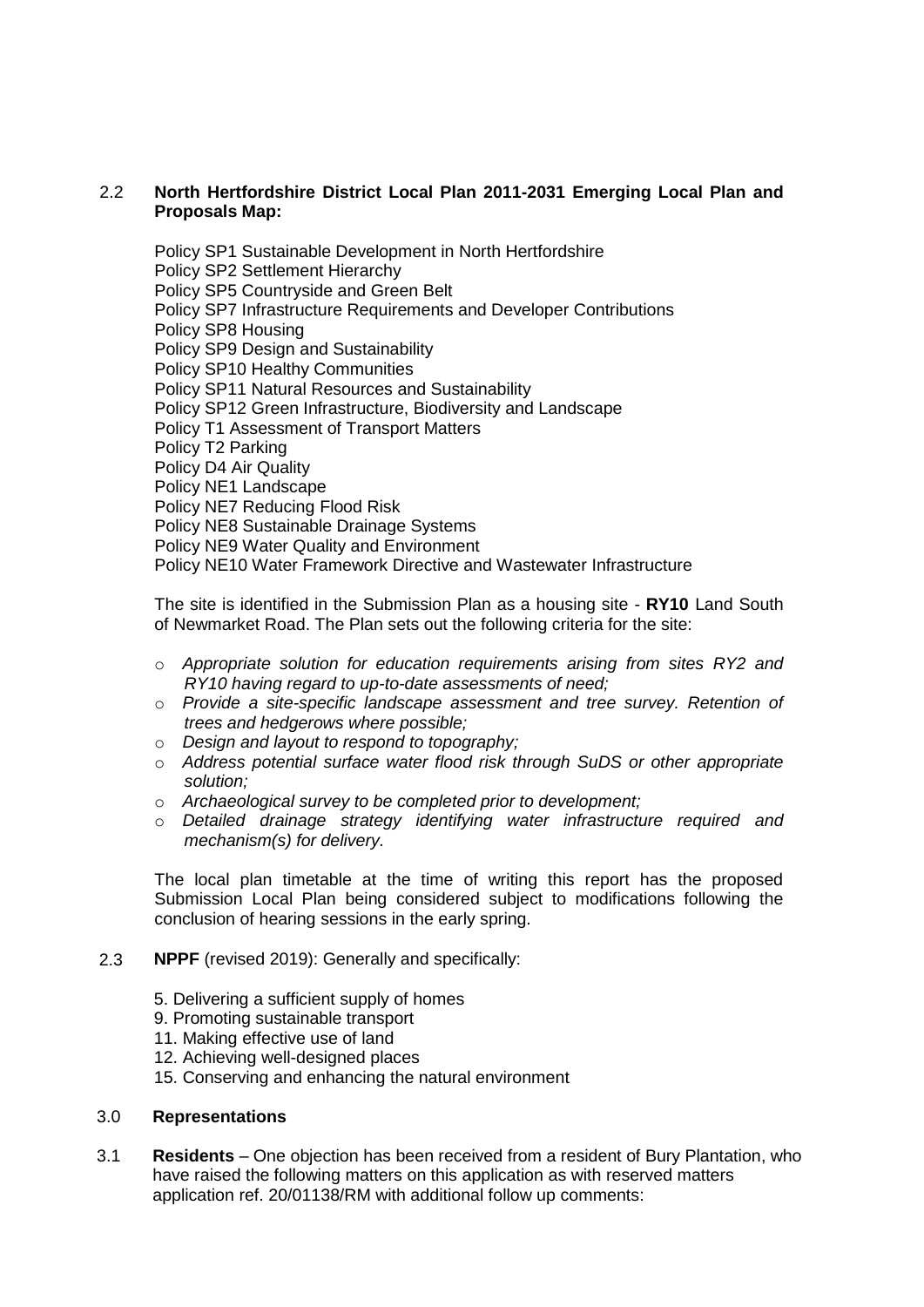- $\circ$  Confirmation needed regarding tree protection along the western boundary;
- o Noted that documents state there will be no tree removal along the western boundary;
- $\circ$  Comment regarding the maximum height of buildings permitted under outline permission compared to this application;
- $\circ$  The site layout does not reflect the prevailing character of the area and indicates an overdevelopment of the site;
- o Comment regarding the location of smaller units next to the pedestrian/cycle way raise privacy issues for residents;
- o Comment regarding the accuracy of the LVIA with justification for the proposed development;
- $\circ$  Detail regarding the existing and proposed footpath links through the western boundary needs more work;
- $\circ$  Comments regarding the wider context of the development with particular reference to sustainable transport, landscaping plans, the detail of putting the existing powerline underground, and access points to the site in the context of construction.

## 3.2 **Royston Town Council** – Has objected as follows:

- o *'The Eastern access road is too close to the bend, is dangerous and has very poor visibility.*
- o *No detail of internal roads has been provided.*
- o *Protection must be put around the attenuation pond as soon as it is built.*
- o *Flood mitigation measures must be installed prior to any construction or any removal of surface soil.*
- o *Any trees removed because they are in poor condition must be replaced.*
- o *The main access to the site (Western) is dangerous as there is a hump in the road which causes poor visibility for traffic approaching the site.*
- o *There is no connection between this estate and the neighbouring estate. If there was, this would allow simpler access for the local bus.'*
- 3.3 **Lead Local Flood Authority** Following several responses and meetings, there is no objection to the proposals which involve draining the site via an infiltration pond, infiltration crates and deep bore soakaways. Attenuation tanks are also included which provide substantial attenuation volume as well as a cascading weir structure and highway biofiltration strips. Several conditions are recommended.
- 3.4 **Environment Agency** Following additional information submitted regarding construction, management and maintenance of surface water treatment, there is no objection to the proposals and no further conditions required, other than the discharge of condition 10 of 17/00110/1.
- 3.5 **Hertfordshire Highways** Does not wish to restrict the grant of permission subject to conditions following clarification regarding the use of the construction access off Newmarket Road as well as providing access to Burloes Hall.
- 3.6 **Hertfordshire Ecology** Several emails concluded and summarised as follows as per the application reserved matters: Noted the need to discharge condition 8 before approval of reserved matters. In relation to any application for reserved matters, there needs to be a neutral or positive biodiversity net gain delivered through the landscaping plan. It has been agreed that a financial contribution would be made by the Applicant by way of a unilateral undertaking towards another site identified by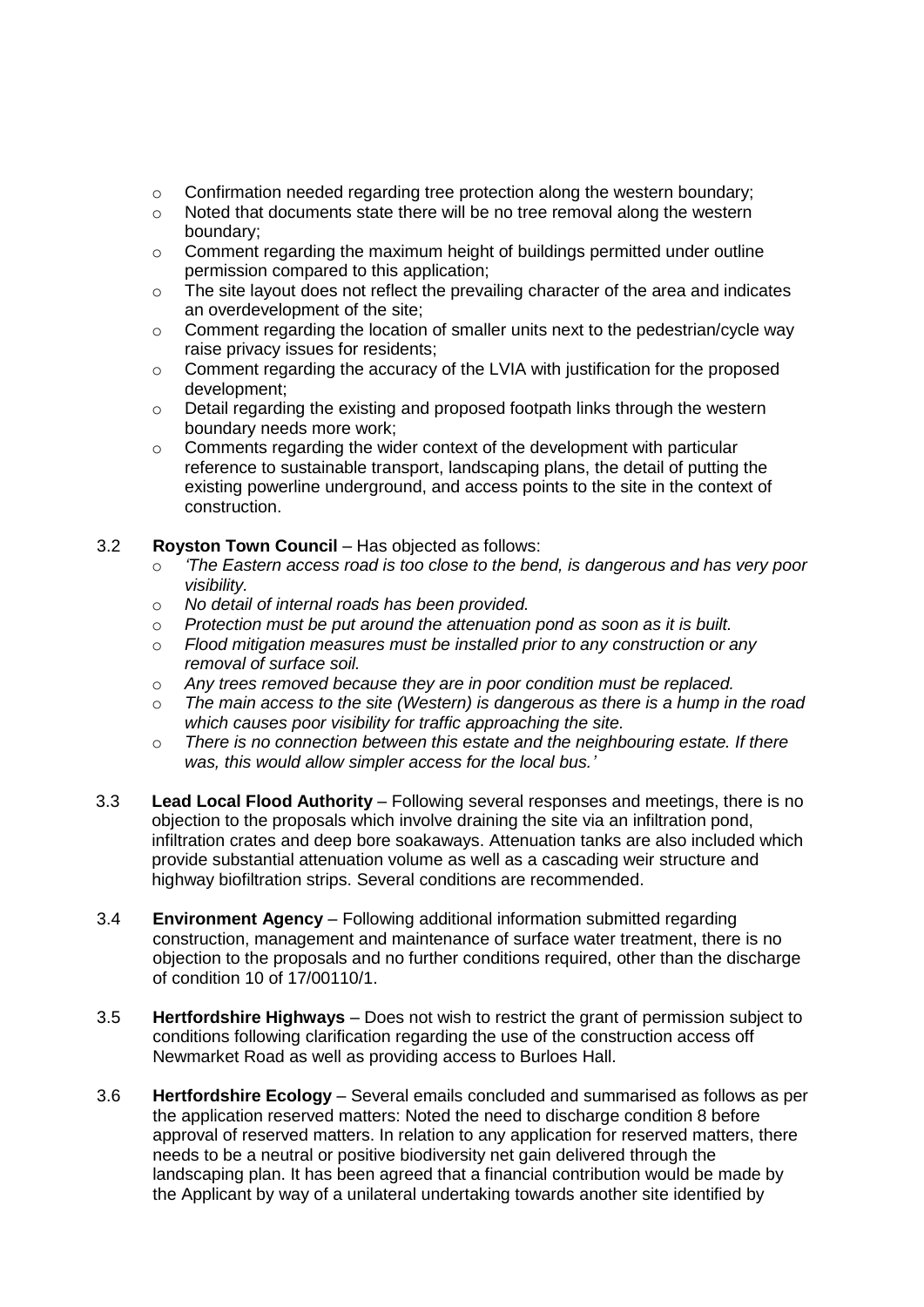Hertfordshire Ecology for biodiversity net gain. This will discharge condition 8 of permission ref. 17/00110/1 and enable this reserved matter application to also be granted permission.

## 4.0 **Planning Considerations**

### **Site & Surroundings**

4.1 The application site comprises an area of arable farmland to the east of the Studlands Rise residential area. The site runs to the south of the Newmarket Road and is surrounded by woodland to the south and east and a tree belt to the west and along Newmarket Road. The site rises by about 30m from Newmarket Road south with a dip in the central area. An existing pair of tenanted estate cottages are situated opposite the recreation ground off Newmarket Road.

## **Policy Background**

4.2 The application site has been identified in the emerging Local Plan as a housing site (RY10).

### **Proposal**

4.3 The application seeks full planning permission for the road and drainage infrastructure pursuant to outline permission ref. 17/00110/1 for the development of 325 homes. This application site relates to the whole of the 'Burloes Cottage site', land to the south of Newmarket Road. The proposed construction and emergency vehicular access is shown as the existing access to Burloes Hall, in the north west corner of the site. The purpose of the application is that the infrastructure (the primary road, construction access point and drainage) can be implemented first and alongside the first phase of development (see reserved matters application ref. 20/01138/RM).

## **Key Issues**

- 4.4 As this is an application relating to infrastructure approved in principle at outline planning application stage ref. 17/00110/1, the extent of the consideration to key issues is limited. It is noted that the subject of this planning application does overlap with some of the conditions subject to the outline planning permission. This is reflected in the consultation responses in Section 3.0 above.
- 4.5 It should also be noted that the principle of main access to the western end of the site was approved under 17/00110/1 and the detail is now set out in the reserved matters application ref/ 20/01138/RM.
- 4.6 For the purpose of this committee report the key issues are as follows:
	- o Highways;
	- o Surface Water Drainage; and
	- o Summary and Conclusions

## **Highways, Traffic and Transport (including access arrangements)**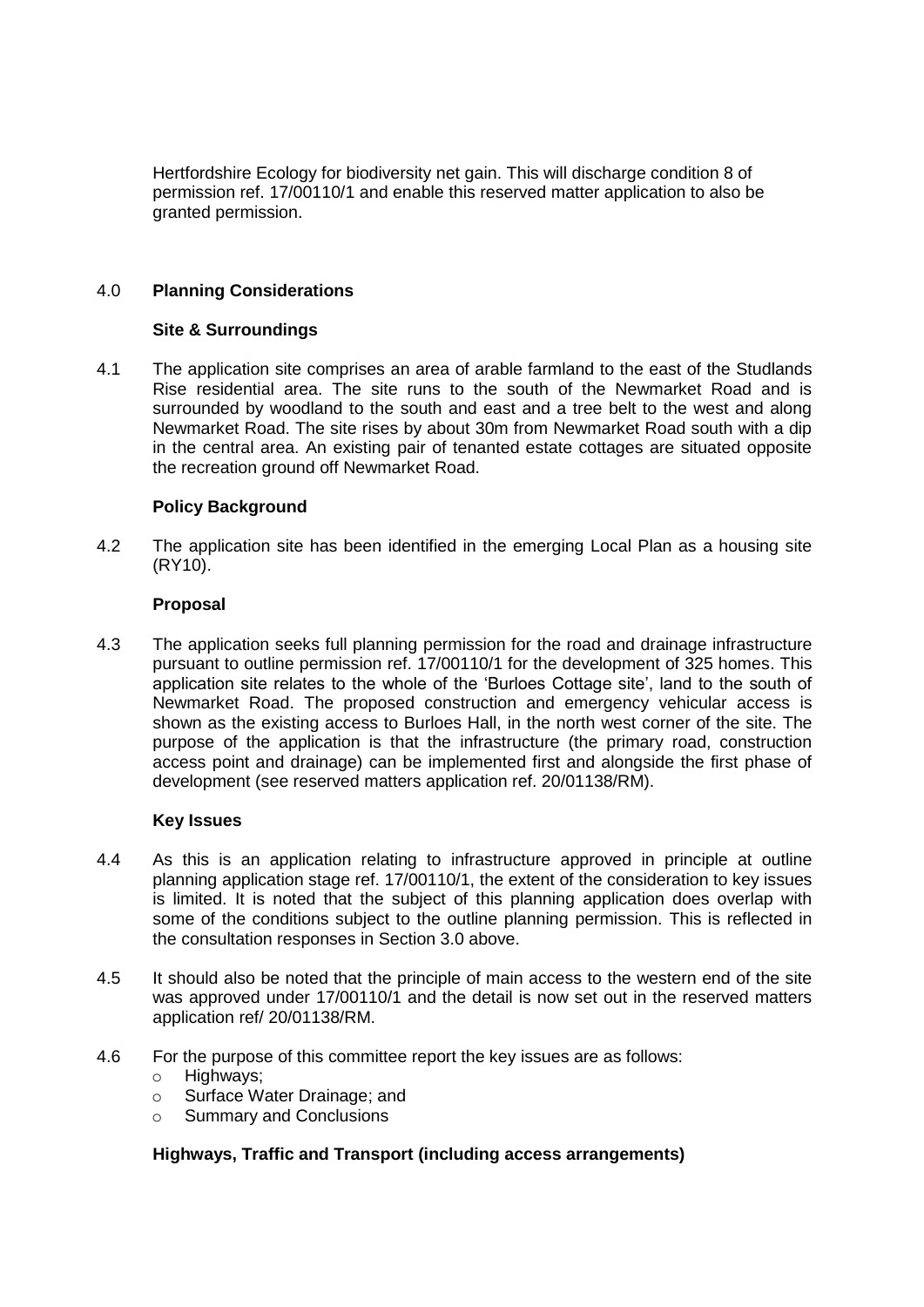- 4.7 During the course of application 17/00110/1 for outline permission, Herts Highways did not raise any objections to the proposed access off Newmarket Road, the principle of the construction/emergency access, or the proposed pedestrian crossing on Newmarket Road. This was subject to conditions which are attached to permission ref. 17/00110/1.
- 4.8 The Town Council have objected to the position of the proposed construction access, which utilises the existing access to Burloes Hall and is close to the bend in the road. Herts Highways initially raised some concerns regarding the visibility and speed of the road. However, the Applicant has addressed the concerns with Herts Highways, and also applied for condition 5 (Construction Traffic Management Plan: CTMP) and 6 (Construction Method Statement: CMS in relation to highway works) to be discharged, and which has been agreed with Herts Highways. The proposed form of traffic management is with a system of traffic signals providing two-way access providing for all forms of traffic with a lowered speed limit to 40mph from the current 60mph. The junction layout design has been subjected to a Road Safety Audit and has passed. The detail will be subject to a Section 278 agreement between the developer and the highway authority.
- 4.9 Regarding the internal road layout Herts Highways have noted the indicative masterplan which shows a layout of internal roads off the main primary route that links the access points. It is noted that subsequent applications or applications for reserved matters for the next phases of development will be required to engage in a Section 38 agreement with the highway authority, and if roads are to be adopted, should be designs to the appropriate standard.
- 4.10 Details regarding emergency access, refuse collections, car parking and cycle parking in relation to the internal road network will be subject of separate applications, and are also covered by conditions of outline application ref. 17/00110/1.
- 4.11 In relation to pedestrian access beyond the red line of this application, the detailed layout and type of materials have yet to be determined and will be the subject of separate applications. Footpaths should aim to create a continuous cycle network in Royston.
- 4.12 Herts Highways have now confirmed that they do not wish to restrict the grant of planning permission subject to four conditions. These relate to further plans to confirm the details drawings of highway works for approval; before the access is brought into use the visibility splays will be provided and maintained; and to ensure compliance with the CTMP. Two other conditions were recommended in relation to the submission of a CMS, although this is the same condition on 17/00110/1 which has already been discharged: as well as the condition 7 on 17/00110/1 securing the provision of a bus loop through the site. Herts Highways have confirmed that these conditions do not need to be replicated should this planning application be approved.
- 4.13 The proposals set out above are therefore considered to be in accordance with relevant development plan and emerging Local Plan policies, in particular ELP Policy T1.

## **Drainage**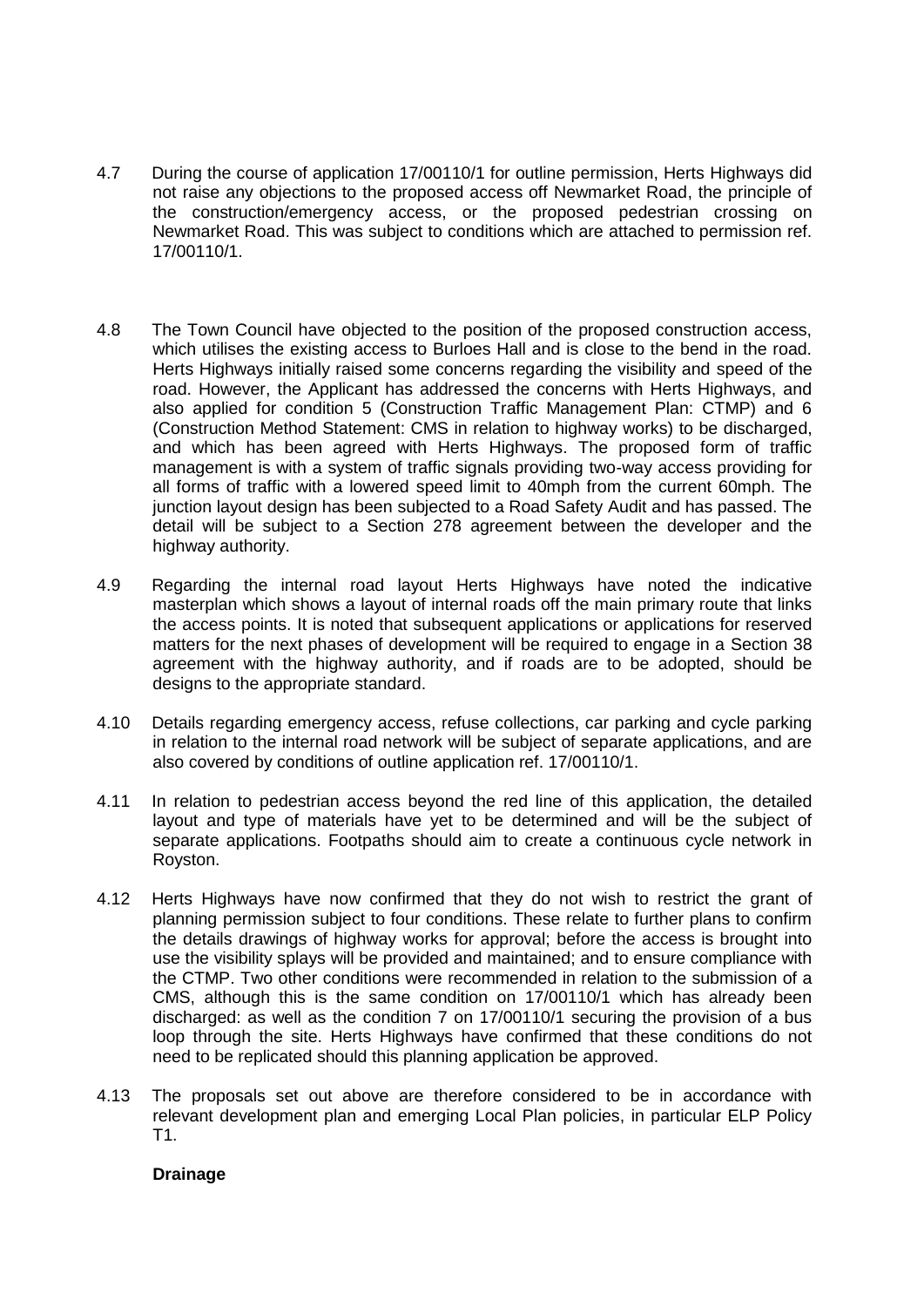- 4.14 Both the Environment Agency (EA) and Lead Local Flood Authority (LLFA) have been consulted on the details submitted. The drainage infrastructure subject of this application relates to that within the red line only and primarily associated with the main road as well as attenuation pond next to Newmarket Road. There is crossover with the application for reserved matters on phase 1 which is running alongside this application. The application for reserved matters also considered at this Planning Committee has also been agreed with the EA and LLFA for the drainage strategy and level of detail contained in that submission.
- 4.15 During the course of this application both the EA and LLFA raised concerns about the method of drainage on site. Following discussions, the Applicant has submitted sufficient information for both parties to support this application. It is proposed that the infrastructure road network will be drained via an infiltration basin and cellular infiltration crates, with further attenuation to be provided in a cascading weir structure and highway biofiltration strips.
- 4.16 The EA has confirmed that there is no objection to the strategy, but that further information is required in order for the Applicant to discharge condition 10 of 17/00110/1 relating to a detailed surface water drainage scheme. No application has been made as yet to discharge that condition.
- 4.17 The LLFA has also withdrawn their initial objection subject to various conditions, which: secure the details contained in the Site Wide Drainage Strategy; one will need to be discharged prior to commencement; and one regarding a management and maintenance plan. There is some crossover with condition 10 of 17/00110/1, although the proposed conditions go further than what was previously required.
- 4.18 It is expected that the detailed drainage schemes for forthcoming phases will be addressed during the course of those reserved matters applications, as well as being a requirement of the proposed conditions for this application and condition 10 of 17/00110/1, all of which will be in conformity with the drainage strategy proposed in this application.
- 4.19 The proposals set out above are therefore considered to be in accordance with relevant development plan policies in particular ELP Policies NE7, NE8. NE9 and NE10. The proposals also address the site specific requirements of allocation RY10 on addressing surface water flood risk through SUDS and providing a drainage strategy for infrastructure required and mechanisms for delivery.

## **Ecology**

4.20 It is noted that Herts Ecology initially raised objection which has now been withdrawn. This is being dealt with through an application to discharge condition 8. The condition requires that this matter is discharged before reserved matters are granted and is therefore linked to the application for phase 1 reserved matters ref. 20/01138/RM, and not this application.

#### **Other matters**

4.21 Various matters have been raised through representations which are not directly relevant to the consideration of this application as they are beyond the red line boundary. Other matters have been addressed in the report above. It should also be noted that the principle of development has already been established for this site as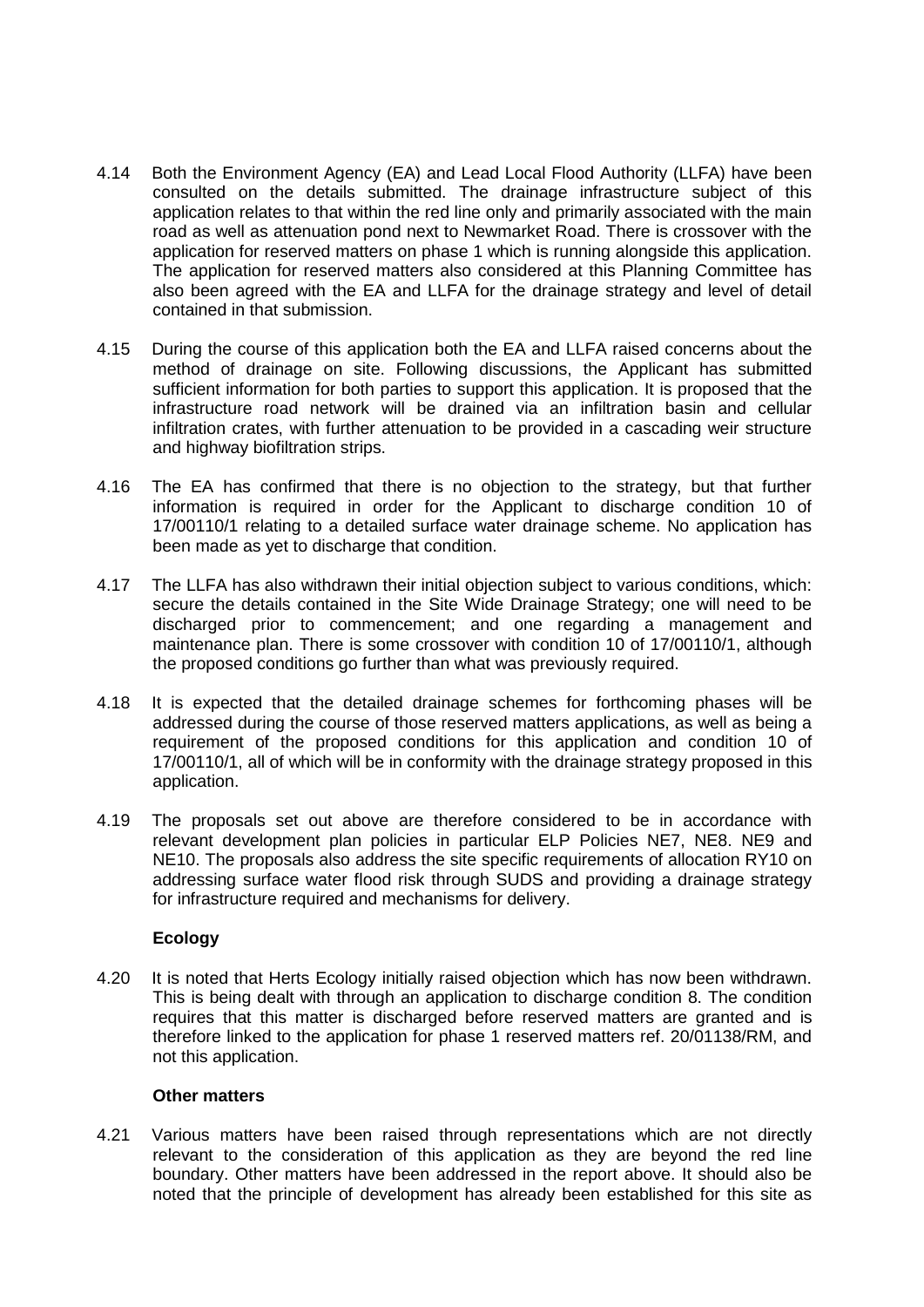well as the access points. As such, matters of tree protection and management to the western boundary is not relevant, nor the wider context or layout of the site.

4.22 Regarding the footpath links from the Valley Rise estate, condition 11 was imposed on outline planning permission 17/00110/1 for the Applicant prior to commencement of development to submit '*a programme for the delivery and adoption (or private management of) footpaths around the site, with public access secured in perpetuity*…' etc, which is sufficient to secure such details and will be agreed in consultation with HCC Rights of Way.

### 5.0 **Summary and Conclusions**

- 5.1 This application for full planning permission relates to the main road through the site, details of the construction access and drainage infrastructure associated with the development of 325 homes which was subject of outline permission ref. 17/00110/1. This application runs alongside the application for reserved matters for phase 1 of the development relating to 83 units (ref. 20/01138/RM). There is some crossover in the issues discussed and both these applications are brought before the same Planning Committee to ensure the development would be able to be consistently delivered and in accordance with all conditions.
- 5.2 Outline planning permission has already been granted for the development of 325 homes and this application relates to detailed infrastructure requirements. Herts Highways have confirmed there is no objection to the proposed main road through the site nor the details of the construction access at the eastern end of the site, which was a principle established in the outline application. Condition 5 (CTMP) and condition 6 (CMS) have already been agreed with the highway authority and discharged. Further technical information is required by Herts Highways and can be secured by condition.
- 5.3 Regarding the surface water drainage of the site, substantial information has been prepared and submitted by the Applicant and the EA and LLFA raise no objection following discussions and submission of further supporting information on the strategy. Further conditions are recommended, which will tie into phase 1, subject of application 20/01138/RM, and will need to also tie into further phases of development.
- 5.4 All other matters are being dealt with through conditions relating to the outline permission and are not the subject of this application. The proposals are therefore in accordance with the NPPF and relevant development plan policies.

## 6.0 **Legal Implications**

6.1 In making decisions on applications submitted under the Town and Country Planning legislation, the Council is required to have regard to the provisions of the development plan and to any other material considerations. The decision must be in accordance with the plan unless the material considerations indicate otherwise. Where the decision is to refuse or restrictive conditions are attached, the Applicant has a right of appeal against the decision.

## 7.0 **Pre-Commencement Conditions**

7.1 I can confirm that the Applicant is in agreement with the pre-commencement conditions that are proposed.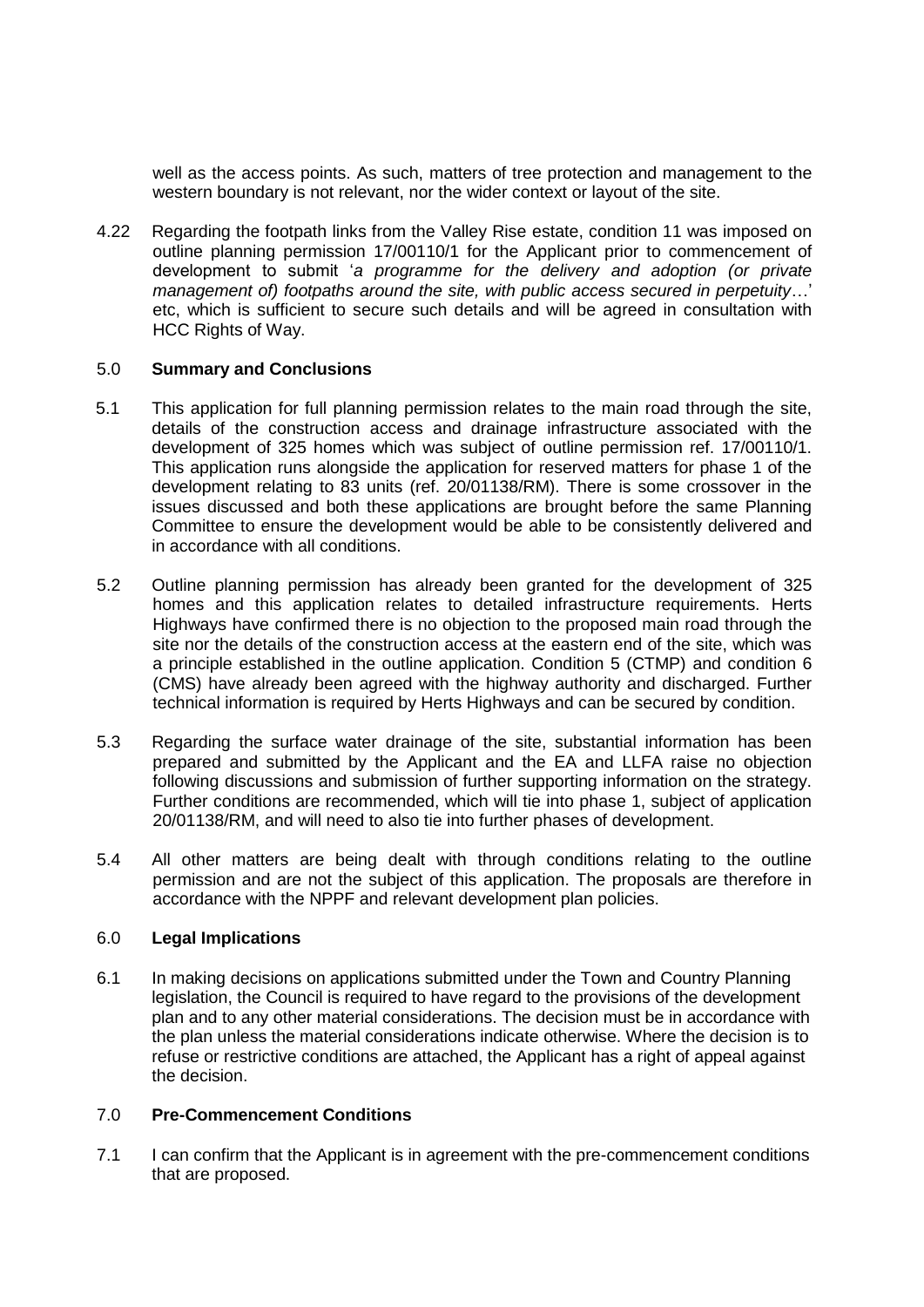### 8.0 **Recommendation**

- 8.1 That planning permission be **GRANTED** subject to the following conditions.
- 1. The development hereby permitted shall be begun before the expiration of 3 years from the date of this permission.

Reason: To comply with the provisions of Section 91 of the Town and Country Planning Act 1990 as amended by Section 51 of the Planning and Compulsory Purchase Act 2004.

2. The development hereby permitted shall be carried out wholly in accordance with the details specified in the application and supporting approved documents and plans listed above.

Reason: To ensure the development is carried out in accordance with details which form the basis of this grant of permission.

3. Prior to commencement of the development as defined on drawing 16028-101 revision B detailed drawings of all highway works shall be submitted and approved in writing by the Local Planning Authority in consultation with the Highway Authority.

Reason: To ensure suitable, safe and satisfactory planning and development of the site in accordance with Policy 5 of Hertfordshire's Local Transport Plan 4 (adopted 2018).

4. Before the access is first brought into use, as defined on drawing 16028-107 revision B, vehicle to vehicle visibility splays of 2.4 metres by 140 metres to the west direction and 2.4 metres by 180 metres to the east direction shall be provided and permanently maintained. Within which, there shall be no obstruction to visibility between 600 mm and 2.0 metres above the carriageway level. These measurements shall be taken from the intersection of the centre line of the permitted access with the edge of the carriageway of the highway respectively into the application site and from the intersection point along the edge of the carriageway.

Reason: To ensure construction of a satisfactory development and in the interests of highway safety in accordance with Policy 5 of Hertfordshire's Local Transport Plan 4 (adopted 2018).

5. Construction of the approved development shall not commence until a Construction Traffic Management Plan has been submitted and approved in writing by the Local Planning Authority in consultation with the Highway Authority. This will include details of the proposed separate construction access via Burloes Lane as identified on drawing number 11405-8005 revision PL3. Thereafter, the construction of the development shall only be carried out in accordance with the approved Plan. The Construction Traffic Management Plan shall include construction vehicle numbers/routing such as prohibition of construction traffic being routed through Royston town centre and shall be carried out as approved. The temporary construction access shall cease to be used to service or access the proposed development after the completion of development which would include the installation of collapsible bollards between Burloes Lane and the end of the new development cul-de-sac for use by the emergency services.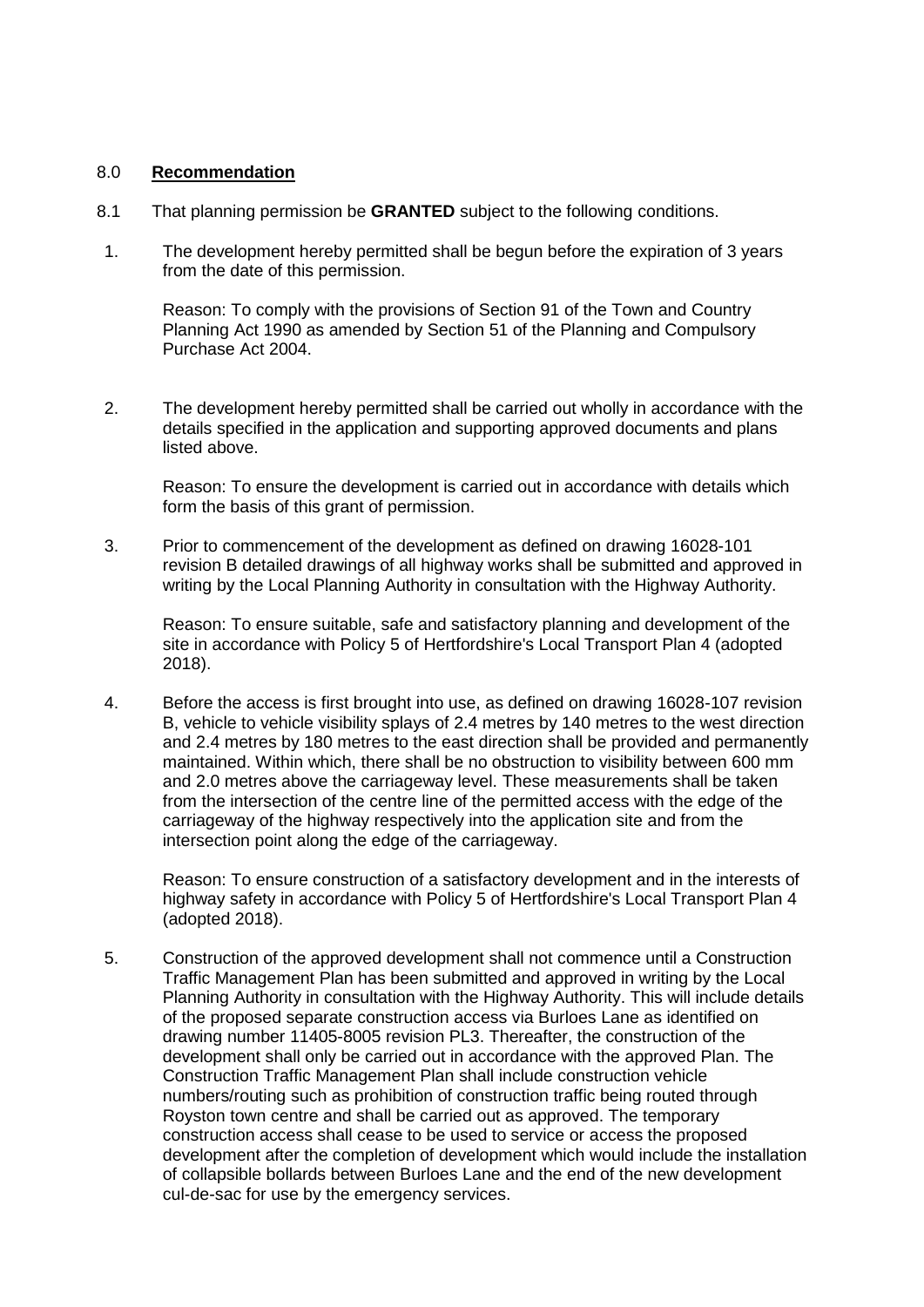Reason: In order to protect highway safety and the amenity of other users of the public highway and rights of way in accordance with Policies 5, 12, 17 and 22 of Hertfordshire's Local Transport Plan (adopted 2018).

6. The development permitted by this planning permission shall be carried out in accordance with the approved Site Wide Drainage Strategy prepared by Brand Consulting drawing number 11405-8013 dated 24 June 2021 and the following mitigation measures detailed within the FRA:

a) Limiting the surface water run-off generated by the critical storm events so that it will not exceed the greenfield surface water run-off rate.

b) Providing storage to ensure no increase in surface water run-off volumes for all rainfall events up to and including the 1 in 100 year + climate change event providing a minimum of 3520.4 m3 (or such storage volume agreed with the LLFA) of total storage volume in infiltration pond, infiltration crates, cascading weir and highway biofiltration strips.

c) Discharge of surface water from the private drain into the ground via infiltration tanks and deep bore soakaways.

The mitigation measures shall be fully implemented prior to occupation and subsequently in accordance with the timing / phasing arrangements embodied within the scheme, or within any other period as may subsequently be agreed, in writing, by the local planning authority.

Reason: To prevent flooding by ensuring the satisfactory disposal and storage of surface water from the site. To reduce the risk of flooding to the proposed development and future occupants.

7. No development shall take place until a detailed surface water drainage scheme for the site based on the approved drainage strategy and sustainable drainage principles, has been submitted to and approved in writing by the local planning authority. The drainage strategy should demonstrate the surface water run-off generated up to and including 1 in 100 year + climate change critical storm will not exceed the run-off from the undeveloped site following the corresponding rainfall event. The scheme shall subsequently be implemented in accordance with the approved details before the development is completed.

a) Confirmation of agreement from relevant parties including for proposed upgrade/extension of highway ditch.

b) Detailed engineered drawings of the proposed SuDS features including cross section drawings, their size, volume, depth and any inlet and outlet features including any connecting pipe runs.

c) Final detailed post-development network calculations for all storm events up to and including the 1 in 100 year + 40% climate change storm with half drain down times for all infiltration and attenuation features.

d) Exceedance flow routes for storm events greater than the 1 in 100 year + 40% climate change storm.

e) Final detailed management plan to include arrangements for adoption and any other arrangements to secure the operation of the scheme throughout its lifetime.

Reason: To prevent the increased risk of flooding, both on and off site.

8. Upon completion of the drainage works for the site in accordance with the timing, phasing arrangements, a management and maintenance plan for the SuDS features and drainage network must be submitted to and approved in writing by the Local Planning Authority. The scheme shall include: